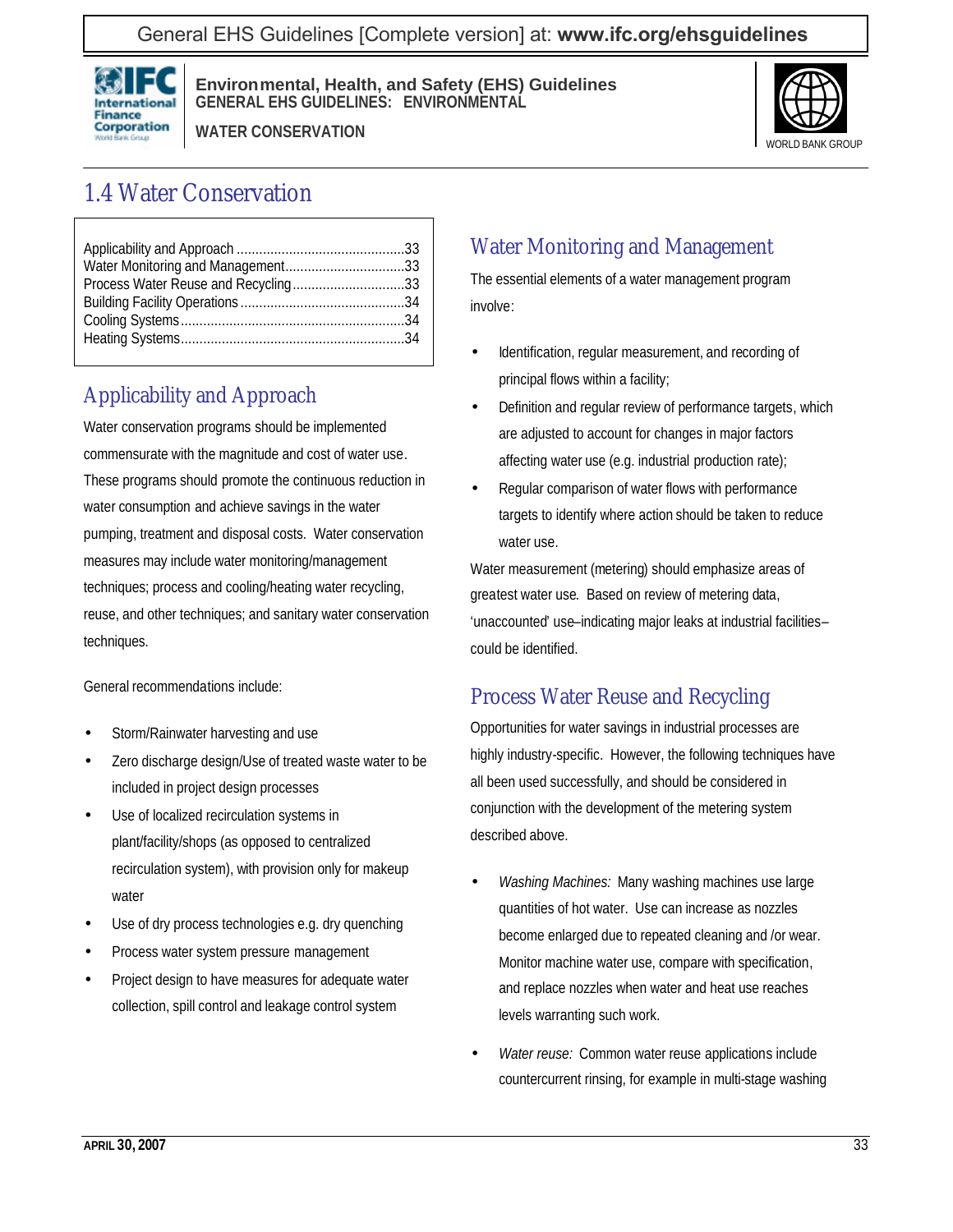

#### **Environmental, Health, and Safety (EHS) Guidelines GENERAL EHS GUIDELINES: ENVIRONMENTAL**

**WATER CONSERVATION**



and rinsing processes, or reusing waste water from one process for another with less exacting water requirements. For example, using bleaching rinse water for textile washing, or bottle-washer rinse water for bottle crate washing, or even washing the floor. More sophisticated reuse projects requiring treatment of water before reuse are also sometimes practical.

- *Water jets/sprays:* If processes use water jets or sprays (e.g. to keep conveyors clean or to cool product) review the accuracy of the spray pattern to prevent unnecessary water loss.
- *Flow control optimization:* Industrial processes sometimes require the use of tanks, which are refilled to control losses. It is often possible to reduce the rate of water supply to such tanks, and sometimes to reduce tank levels to reduce spillage. If the process uses water cooling sprays, it may be possible to reduce flow while maintaining cooling performance. Testing can determine the optimum balance.
	- o If hoses are used in cleaning, use flow controls to restrict wasteful water flow
	- o Consider the use of high pressure, low volume cleaning systems rather than using large volumes of water sprayed from hosepipes
	- o Using flow timers and limit switches to control water use
	- o Using 'clean-up' practices rather than hosing down

## Building Facility Operations

Consumption of building and sanitary water is typically less than that used in industrial processes. However, savings can readily be identified, as outlined below:

• Compare daily water use per employee to existing benchmarks taking into consideration the primary use at the facility, whether sanitary or including other activities such as showering or catering

- Regularly maintain plumbing, and identify and repair leaks
- Shut off water to unused areas
- Install self-closing taps, automatic shut-off valves, spray nozzles, pressure reducing valves, and water conserving fixtures (e.g. low flow shower heads, faucets, toilets, urinals; and spring loaded or sensored faucets)
- Operate dishwashers and laundries on full loads, and only when needed
- Install water-saving equipment in lavatories, such as lowflow toilets

## Cooling Systems

Water conservation opportunities in cooling systems include:

- Use of closed circuit cooling systems with cooling towers rather than once-through cooling systems
- Limiting condenser or cooling tower blowdown to the minimum required to prevent unacceptable accumulation of dissolved solids
- Use of air cooling rather than evaporative cooling, although this may increase electricity use in the cooling system
- Use of treated waste water for cooling towers
- Reusing/recycling cooling tower blowdown

## Heating Systems

Heating systems based on the circulation of low or medium pressure hot water (which do not consume water) should be closed. If they do consume water, regular maintenance should be conducted to check for leaks. However, large quantities of water may be used by steam systems, and this can be reduced by the following measures: